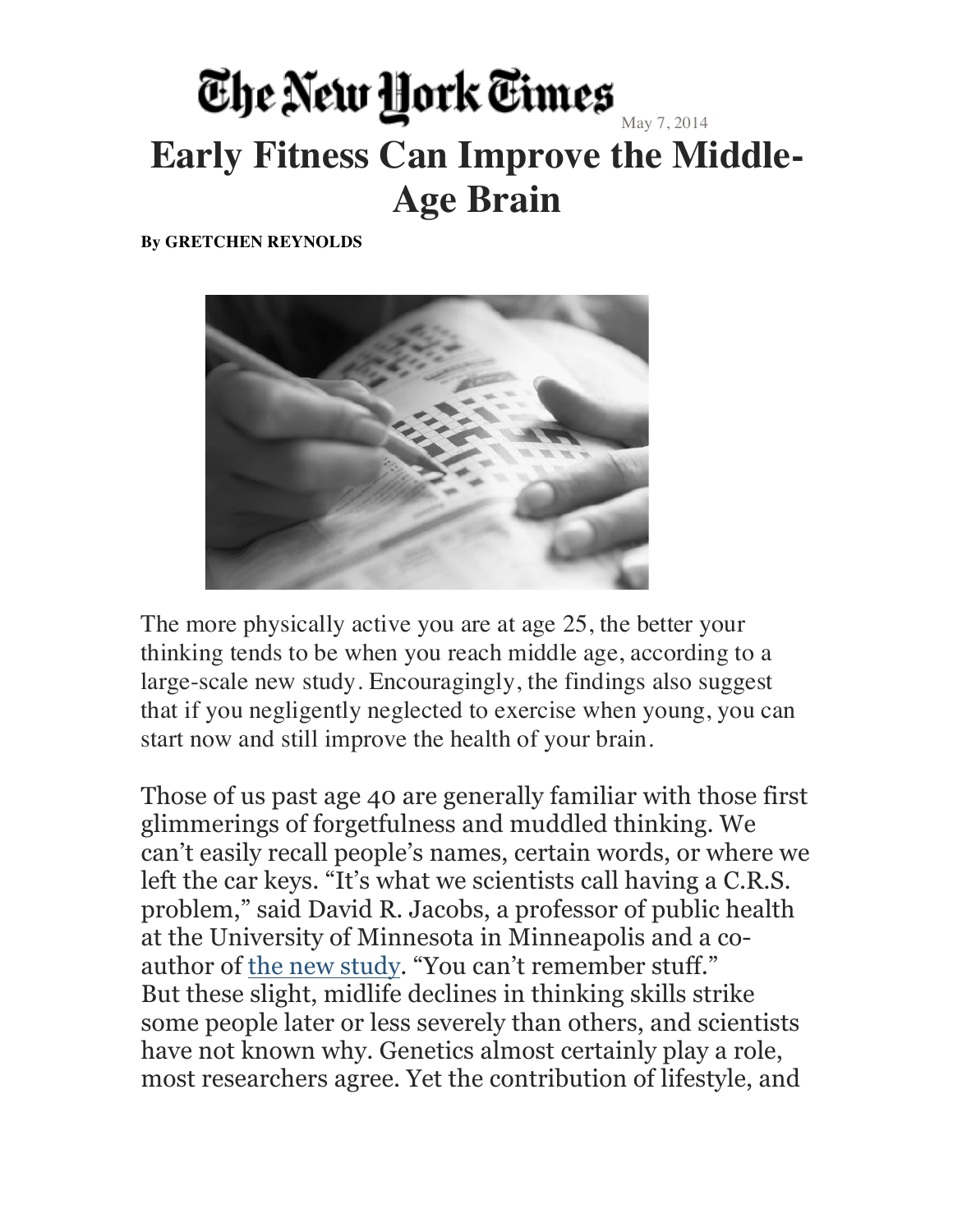## The New York Times

May 7, 2014

in particular of exercise habits, has been unclear. So recently, Dr. Jacobs and colleagues from universities in the United States and overseas turned to a large trove of data collected over several decades for the Cardia study. The study, whose name is short for Coronary Artery Risk Development in Young Adults, began in the mid-1980s with the recruitment of thousands of men and women then ages 18 to 30 who underwent health testing to determine their cholesterol levels, blood pressure and other measures. Many of the volunteers also completed a treadmill run to exhaustion, during which they strode at an increasingly brisk pace until they could go no farther. The average time to exhaustion among these young adults was 10 minutes, meaning that most were moderately but not tremendously fit. Twenty-five years later, several thousand of the original volunteers, now ages 43 to 54, were asked to repeat their treadmill run. Most quit much sooner now, with their running times generally lasting seven minutes or less, although a few ran longer in middle age than they had as relative youngsters.

Then, the volunteers completed a battery of cognitive tests intended to measure their memory and executive function, which is the ability to make speedy, accurate judgments and decisions. The volunteers had to remember lists of words and distinguish colors from texts, so that when, for example, the word "yellow" flashed onto a screen in green ink, they would note the color, not the word. (The participants did not undergo similar memory tests in their 20s.) The results, published last month in Neurology, are both notable and sobering. Those volunteers who had been the

most fit as young adults, who had managed to run for more than 10 minutes before quitting, generally performed best on the cognitive tests in middle age. For every additional minute that someone had been able to run as a young adult, he or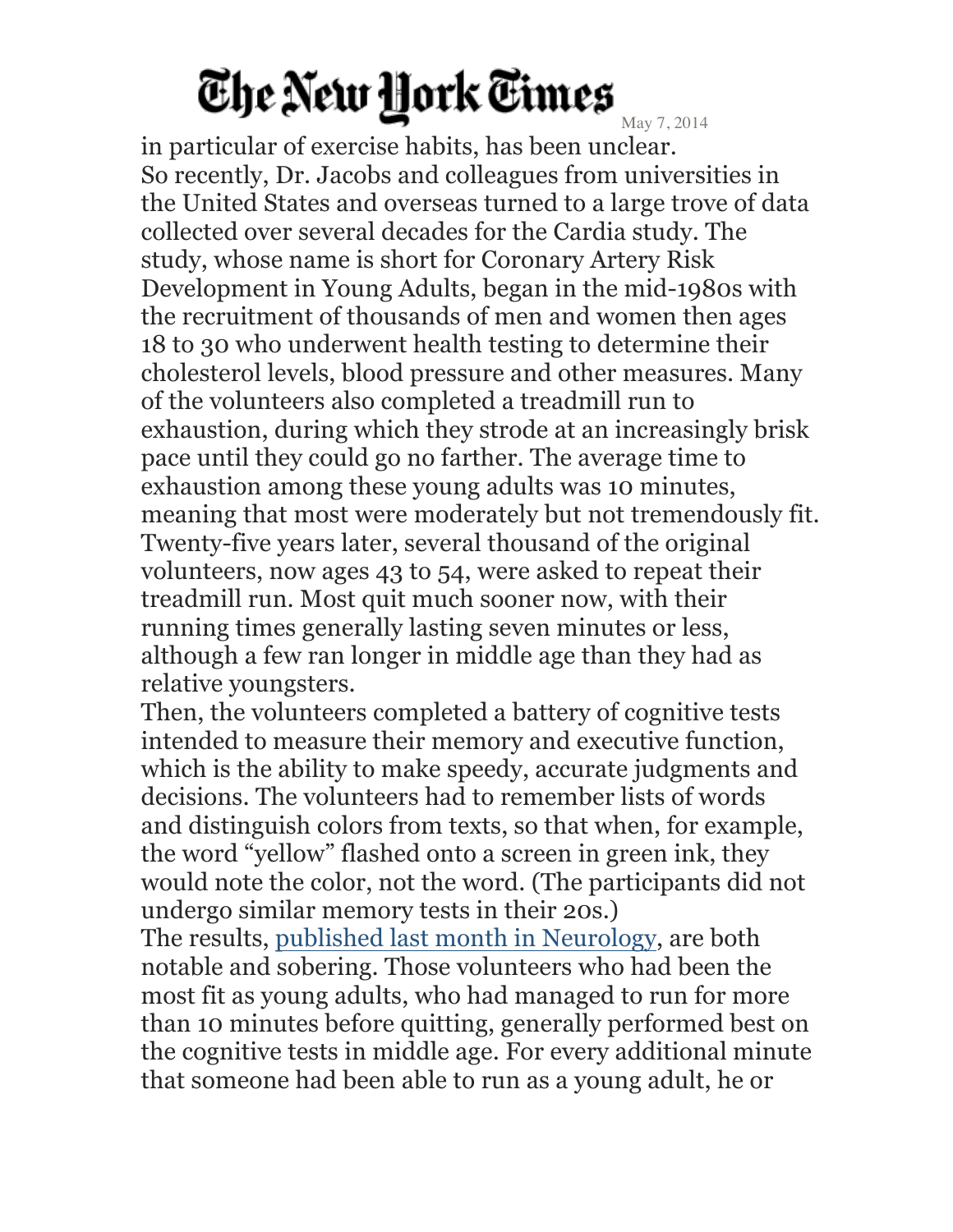## The New York Times

May 7, 2014 she could usually remember about one additional word from the lists and make one fewer mistake in distinguishing colors and texts.

That difference in performance, obviously, is slight, but represents about a year's worth of difference in what most scientists would consider normal brain aging, Dr. Jacobs said. So the 50-year-old who could remember one word more than his age-matched fellows would be presumed to have the brain of a 49-year-old, a bonus that potentially could be magnified later, Dr. Jacobs added. "In other studies, every additional word that someone remembered on the memory test in middle age was associated with nearly a 20 percent decrease in the risk of developing dementia" in old age, he said.

In essence, the findings suggest that the ability to think well in middle age depends to a surprisingly large degree on your lifestyle as a young adult. "It looks like the roots of cognitive decline go back decades," Dr. Jacobs said.

Which would be a bummer for anyone who spent his or her early adulthood in happy, heedless physical sloth, if the scientists hadn't also found that those few of their volunteers who had improved their aerobic fitness in the intervening years now performed better on the cognitive tests than those whose fitness had remained about the same or declined. "It's a cliché, but it really is never too late to start exercising," Dr. Jacobs said, if you wish to sharpen your thinking skills. This study did not examine why exercise may increase brainpower. But, Dr. Jacobs said, other studies, including some that have used the same data from the Cardia study, suggest that out-of-shape young people have poor cholesterol profiles and other markers of cardiovascular health that, over time, may contribute to the development of plaques in the blood vessels leading to the brain, eventually impeding blood flow to the brain and impairing its ability to